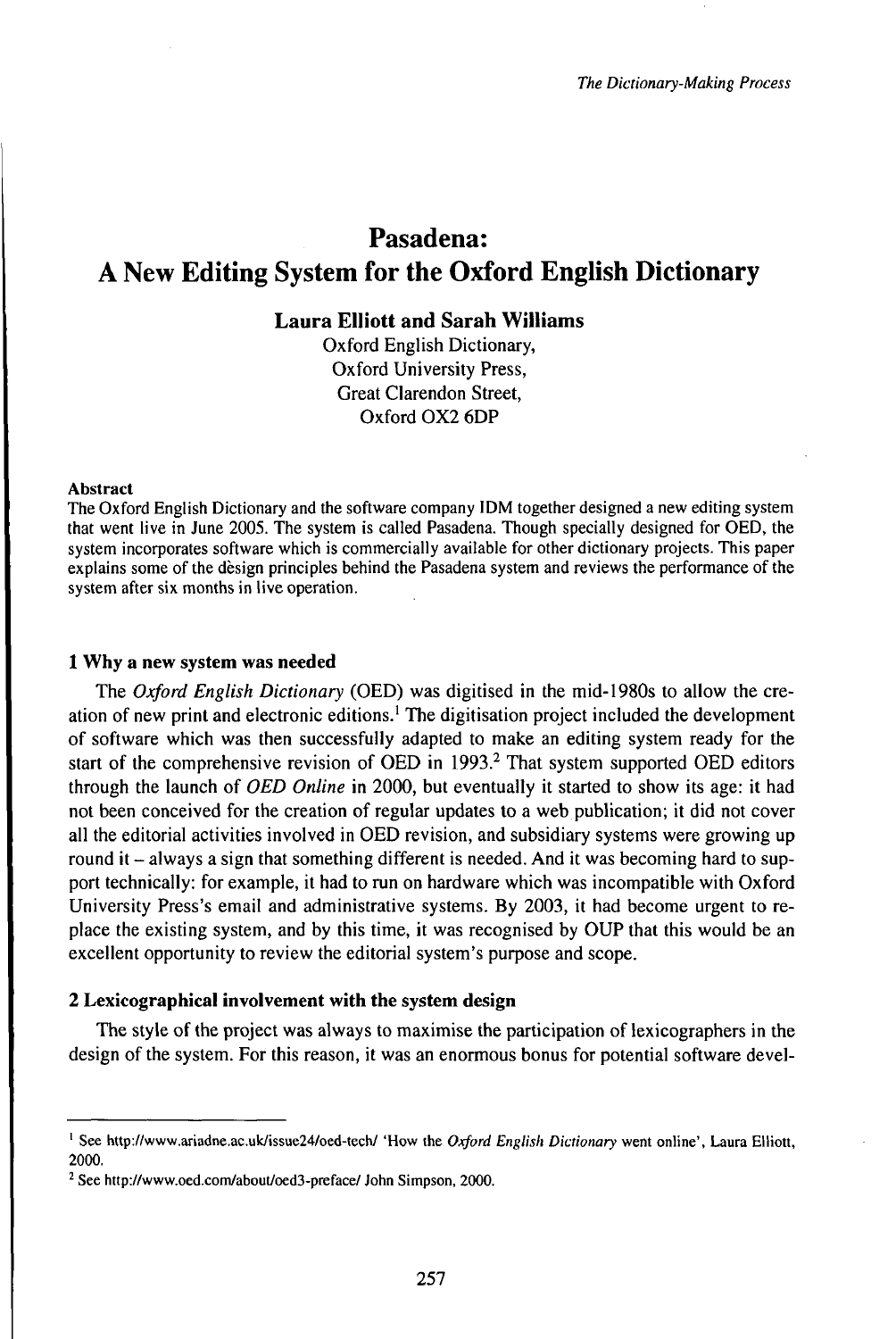opment partners if they could demonstrate a good knowledge of lexicographical use of computer systems: it would have been overwhelming to have to teach a supplier to understand this on top of everything else involved. Formal user requirements were documented early in 2003 and a tender document for the system was distributed to a shortlist of software developers. The French firm IDM demonstrated the kind of knowledge of computerised dictionarymaking that we were seeking, and they were chosen to undertake a "blueprint" design phase. From July to October 2003, a joint team from IDM and OED worked together on a functional specification, on the basis of which IDM could quote a confirmed price for the development of the system. This confirmed figure was approved by OUP in November 2003, after which OED and IDM starting working together on an extremely detailed specification and design for another nine months. A partial beta version of the system was ready in September 2004, and work continued on refining this till the final delivery of the live system in June 2005. Throughout this time, OED had a number of lexicographers working part-time on this project.

### **3 Design issues for Pasadena**

#### *3.1 Design principles*

The overall aim was to provide a system that automates what can be automated, and leaves the lexicographer to do lexicography, which should be true of any adequate dictionary editing system. The system should also have a degree of built-in flexibility for changes in working practice, as these are bound to occur on such a long-term editorial project. Especially in the case of the OED's old editing system, there was also a pressing need to integrate in one system the many different activities involved in making the dictionary.

To describe the problem: for good reasons at the time, the 1993 editing system had been restricted to editing dictionary entries one by one, and to searching, separately, work-inprogress and the various kinds of ancillary electronic material collected over by OED over fifteen years. The mark-up underlying the OED's electronic text still reflected the philosophy of the original digitisation project, designed to retain every feature of the original print publication and in an idiosyncratic mark-up style. Quotations collected electronically by the OED's reading programmes were kept in separate databases with separate editing systems. Administrative workflow systems had been established for various types of work chasing and monitoring, but these were operating separately from the main editorial system. Automated validation of the text was limited. The text was full of comments, administrative and editorial, which were useful in situ, but needed to be searched round or stripped out for some purposes. The OED's bibliography was scarcely computerised at all. It was definitely time to look at the possibilities for a more integrated approach.

## *3.2 Scope ofthe redesigned system*

There is only space in this paper to sketch the practical implications of the resulting complete redesign of the system.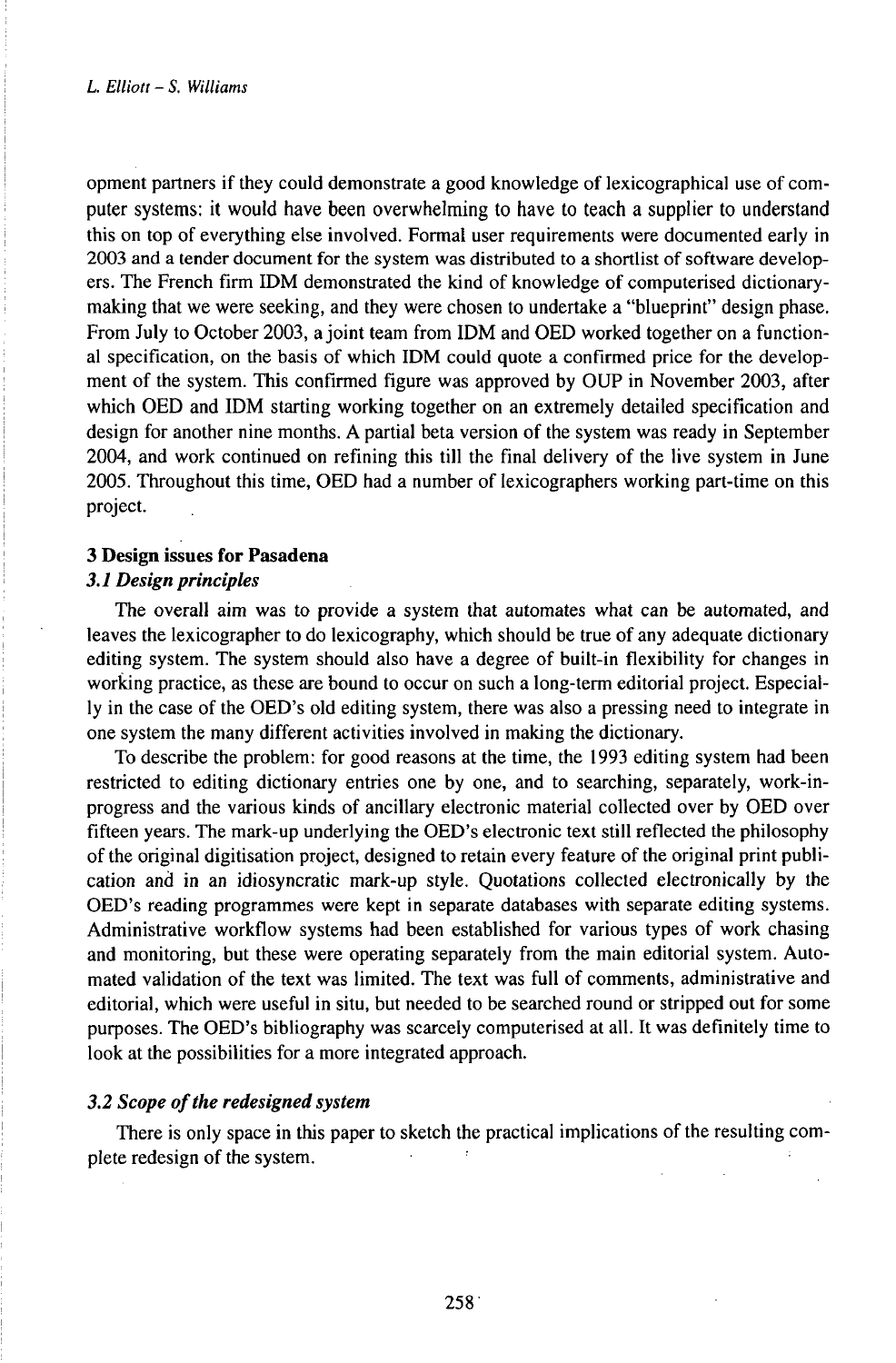### *3.2.1Mark-upredesign*

The mark-up of the dictionary was converted to XML, the standard electronic format of Oxford University Press (OUP). The basic principles of the XML mark-up design were that each editorially significant section of the text should be "boxed" by tags, and within that "box", spacing and punctuation and standard text would be stripped out of the underlying data, to be shown on screen or in print whenever necessary. The intention was that a computer program should reliably be able to identify elements of the text, and that lexicographers would benefit, despite heavier tagging than they were used to, from the excellent text presentation and manipulation permitted by this clear-cut mark-up. For example, it was only through this new mark-up that automated chronological and alphabetical sorting was made possible for quotations, variant word forms and so on.

#### *3.2.2 Cross-references*

OED at the start of revision in 1993 contained roughly 600,000 cross-references, but the electronic text at that point contained no active links between cross-reference source and target. Data conversion rules were applied during the preparation of data for Pasadena which linked over 80% of source items and their targets. These active links could then be used by cross-reference checking software. Cross-references in Pasadena also update automatically when the relevant sense number or entry homograph number is changed.

## *3.2.3 Handling external research requests*

Research requests (from lexicographers to consultants and researchers anywhere in the world) used to be managed just with email and tracking comments embedded in entries. OED can generate as many as 400 such requests a week so these methods were very timeconsuming and error-prone. It was also a problem that external researchers had no access to up-to-date work-in-progress, so their replies could be out of step with in-house work.

IDM constructed a work tracking system for these requests using the web-based package Oracle Workflow. The package enables administrators to define workflow for any particular type of request, and to set up automatic alerts to tell a lexicographer when answers arrive, or a researcher when requests are running late. It is possible within the Pasadena interface to attach a request to a particular piece of data (so the request remains valid even if the item is moved within or between entries), to make or review research requests while editing an entry, and to move directly to the relevant point in the current version of an entry from the workflow software. Staff researchers have been trained to use the new system in full, but consultants can use the web-based look-up facility to see OED work-in-progress without needing to learn to use the entire research management system.

## *3.2.4 Integrating workflow with the editing system*

Under the old system, progress was generally measured in senses revised or drafted ready for the next level of editorial review, but there was no electronic help with counting these senses. Microsoft's Project Central was used to record schedules and for weekly editorial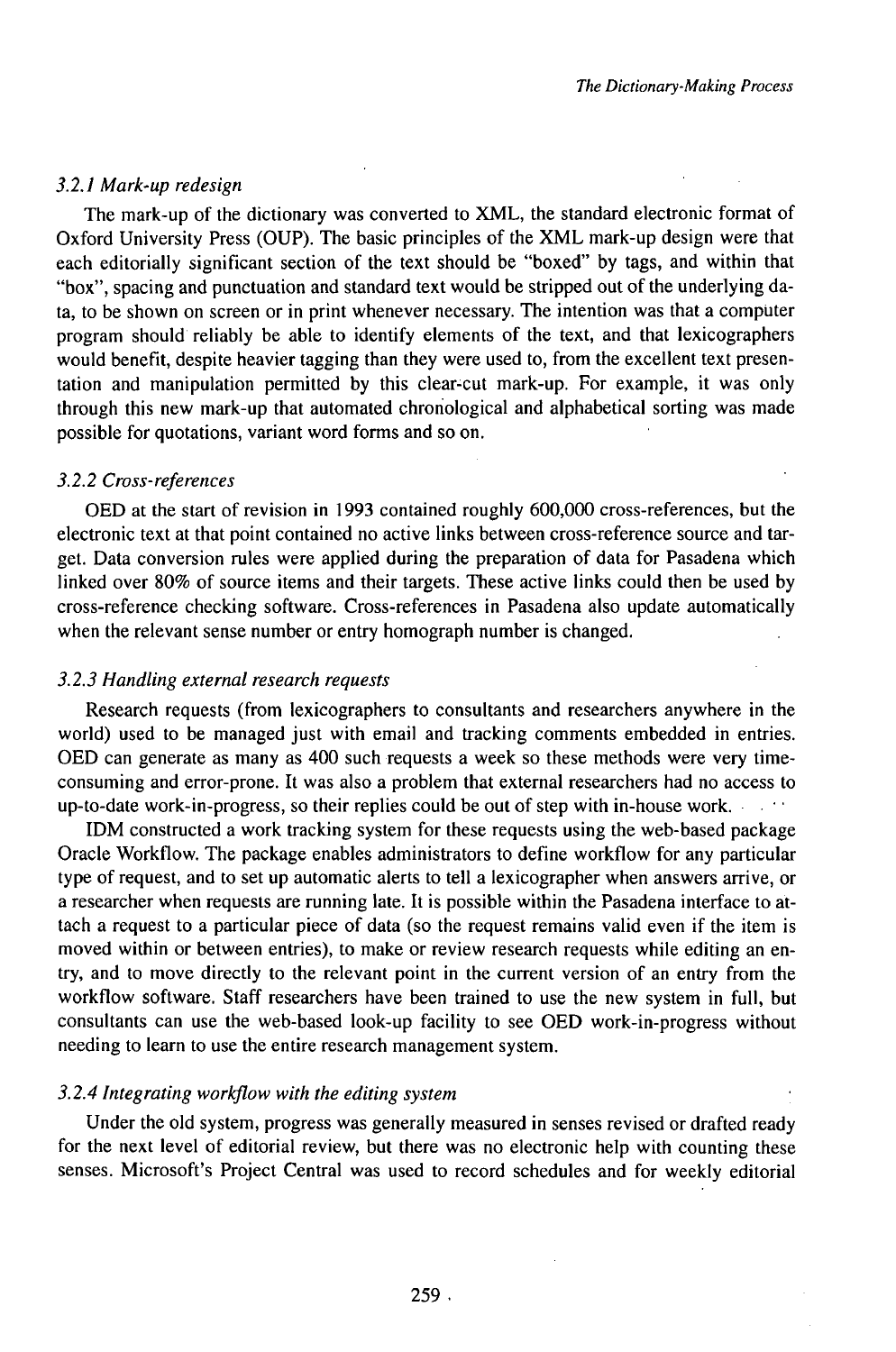progressreporting, but this software did not interact at all with the old editorial system. Reports.could not be derived from Project Central on group progress through work batches, as opposed to group progress per week, so work groups devised their own individual progress reports. Sizing batches of work required a considerable amount of arithmetic with search results.

There were problems in knowing exactly what had been done to an entry at a given stage in the long journey from initial revision or drafting, through specialist review, to approval for online publication. Editors were clear what their tasks were at a given editorial stage, but they depended on a complex mixture of internal evidence, embedded comments, intranet lists and paperwork, to confirm whether all the tasks of a previous stage had been completed as expected.

It was certain that requirements for work scheduling and reporting would change over time, for example when senior managers changed. So any computerised help with the first two problems must also allow for reconfiguration if the management context altered.

The solution that OED and IDM developed was this. Pasadena has an administrative interface to its database of dictionary entries showing how many senses they contain, of various different types, and provides a tool for managers to create work batches of the right size. A managing editor can define and redefine workflows for different editorial activities, each made of a sequence of stages. Each stage has a number of optional tasks. A list of entries can then be associated with a particular work group, a particular lexicographer, and a particular workflow. When a lexicographer works on an entry in such a list, the editing interface displays the tasks to be done at this stage. The lexicographer has to record each task as completed or postponed, and then when all tasks have been acknowledged, can "sign off" at that stage. As a result of recording this information, any other lexicographer can look up a summary of what has been done to this entry at previous editorial stages. From this information, the system also derives up-to-date progress reports with sense counts. This information can be exported to Project Central to help with any necessary rescheduling; it was not decided not to drop Project Central completely because its recalculation function for time and resources is useful and not easily replicated.

#### *3.2.5 Bibliographical standardisation and quotation management*

A long-term task of OED revision is to verify the sources from which quotations are drawn. This may involve correcting both the content of quotations and the citation details, and these corrections may change the chronology of the senses within an entry. For efficiency, this task is primarily undertaken across the alphabet by author.

The old system only allowed re-verified citations to be corrected one by one – for example, if a change to the spelling of the name of the First Quarto of a Shakespeare play was required, every single quotation from that edition would have to be corrected separately. We needed to find a way to do such a correction to a set of quotations, but not blind, to allow for any exceptional cases.

With IDM, OED investigated the scope for creating a database of authors and their works to which individual quotations would be linked and from which citation details would be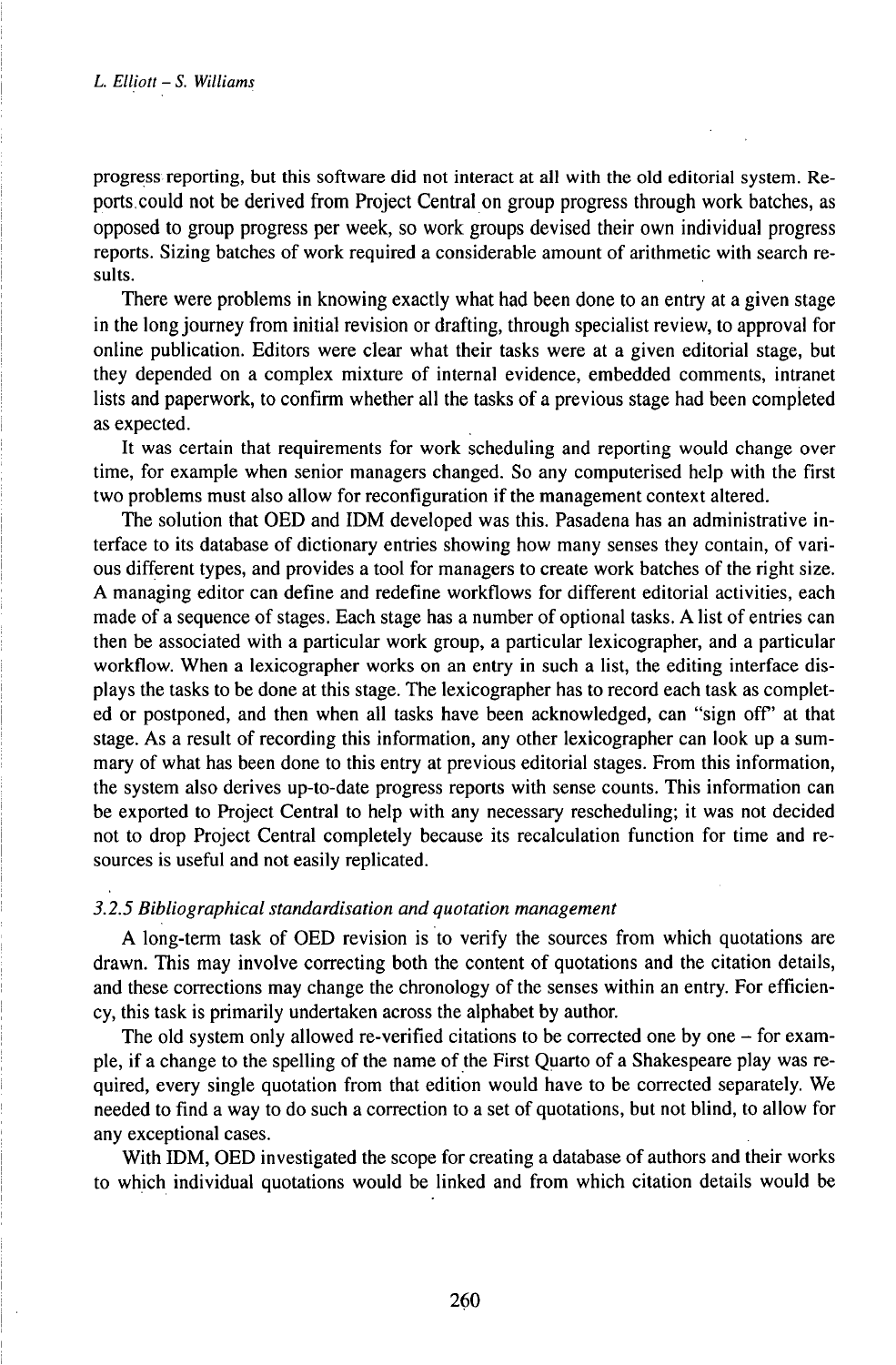generated in their correct form. It was established that this approach would add considerably to the complexity of the system without much benefit because so much would still need to be disambiguated editorially. What was agreed instead was that the quotation content and its location details would be held linked to the citation reference, so that a single citation reference could be corrected once for all related quotations. But the interface allows for quotations to be excluded from the change where necessary. Rather than including authors and sources in the main database, web pages have been constructed containing information on authors and sources, arranged pragmatically to hold all the information collected by OED to help with correct citation and bibliographical verification (for example, authors' birth and death dates, on the publishing history of frequently cited sources, on authors with complex name changes and involvement in shared authorship). IDM made it possible for these pages to be linked to the quotations from each source, and provided an interface from which bibliographers can easily change the link between quotations and sources where research or corrections make this necessary, so that the inter-linked information pages can be kept up to date. In addition, editors can copy an existing citation style with its link to its source, useful when adding, say, additional quotation from an approved edition of Shakespeare.

Quotations that occur in dictionary entries are displayed with their citation details when dictionary entries are displayed or edited. The dictionary entry as it is held in the database holds only the link to the quotations database.

Quotations collected through OED's several directed reading programmes are included in the same quotation database, though they may not yet be linked to any specific dictionary entry.

This software has added a dimension to the OED editing system which is enormously powerful, and has allowed much swifter correction of problems with references, though it has not yet solved all problems of scale: sometimes the system struggles with the large number of related quotations. The bibliographers' interface is an embryonic electronic annotated bibliography for OED of considerable elegance and breadth.

# *3.2.6 Search engine*

Pasadena uses IDM's XML search engine, skxml, which can search across any XML material with a powerful range of wild-carding and optional settings for case, accentuation, inflections, searching at different levels in the tag hierarchy and so on. The search engine can find any Unicode special character. For the first time, an editor could search for something both in OED and in all its ancillary material in a single search.

# *3.2.7Practical help with text manipulation*

OED editors spend a considerable amount of time reorganising and adding material to existing dictionary entries. A few examples of improvements in efficiency in doing this follow. Pasadena provides automated help with sorting and reordering various elements of the text, with scope to add or change sorting routines. Block moves of text have been made easier. Content validation, based on configuration scripts completely under OUP's control, can be invoked for whole entries or parts of them, and can be refined ad infinitum. The embedded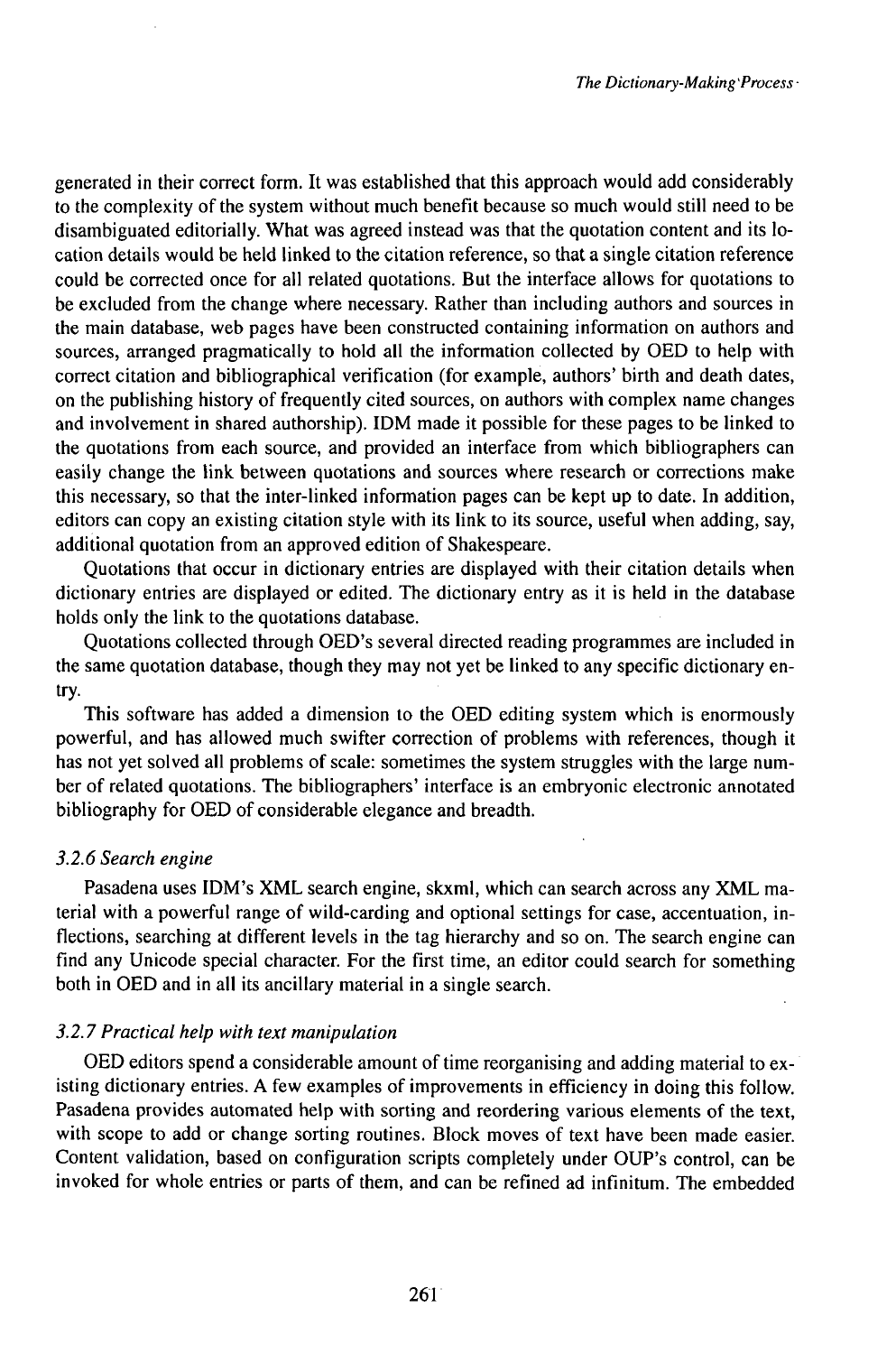annotations that used to pepper the text (one long entry used to contain nearly 2000 of these) can now be viewed, added or deleted in a side panel that keeps the main text clean.

## **4 Review after six month's use** *4.1Editorialacceptance*

The Pasadena system went live on 15 June 2005. The go-live itself was extremely smooth, and over the following six months the system has continued to be very stable, particularly given the complexity of its architecture, and the number of different applications involved. Happily, early concerns that lexicographers would find it difficult to adjust to the new mark-up have not been realized. Similarly, design decisions to separate workflow information from dictionary data, and to remove bibliographic citations from the Entry Editor, were quickly accepted by editors. Almost all members of the department were able to resume their editorial work in the new system after a brief training period. Some who had expressed scepticism at the beginning of training were later keen to state how impressed they were by the capabilities of the new system. The previous best editing rate using the old system was reached within three months of using the new system, so the editors are now moving towards more ambitious targets.

#### *4.2 Improvements needed*

It was an important part of the design of the system that as much as possible should be configurable once the system was live without altering the underlying software, partly to allow for changes in editorial policy and working practice, partly to allow for the easiest possible adjustments to correct specifications that turned out to be problematic in practice. The reconfigurations needed over the first six months have principally been in the areas of mark-up and workflow.

The system allows the underlying XML DTD to be adjusted, except in relation to a very few items of data which are significant to underlying software. Some changes have already been made to the DTD, to correct problems with the simplification process currently in place for online publication, and to accommodate difficult or exceptional cases in the data. More of these latter changes will inevitably be necessary in a text as complex as OED. These changes are relatively straightforward to make, and have not been too disruptive to ordinary editors.

It is expected that in due course editors will review the style of mark-up and decide whether it needs to be made more editor-friendly. There is a natural tension between a style of text encoding that makes a text easily machine-readable, and a style that reflects a nontechnical editor's view of the text, and some of the structural mark-up intended to help with machine-readability, and to ease operations like the upgrading from compounds to main entries, is in fact too cryptic for editors to use with comfort. Again, at least the fact that the DTD can be changed, and global changes made relatively easily to the text, makes it possible to contemplate such a review.

Slightly more problematic has been the process of refining the configuration of workflow processes to meet practical editorial requirements; this latter has been allied to difficulties in extracting the precise information needed for reporting purposes from the Schedule Manager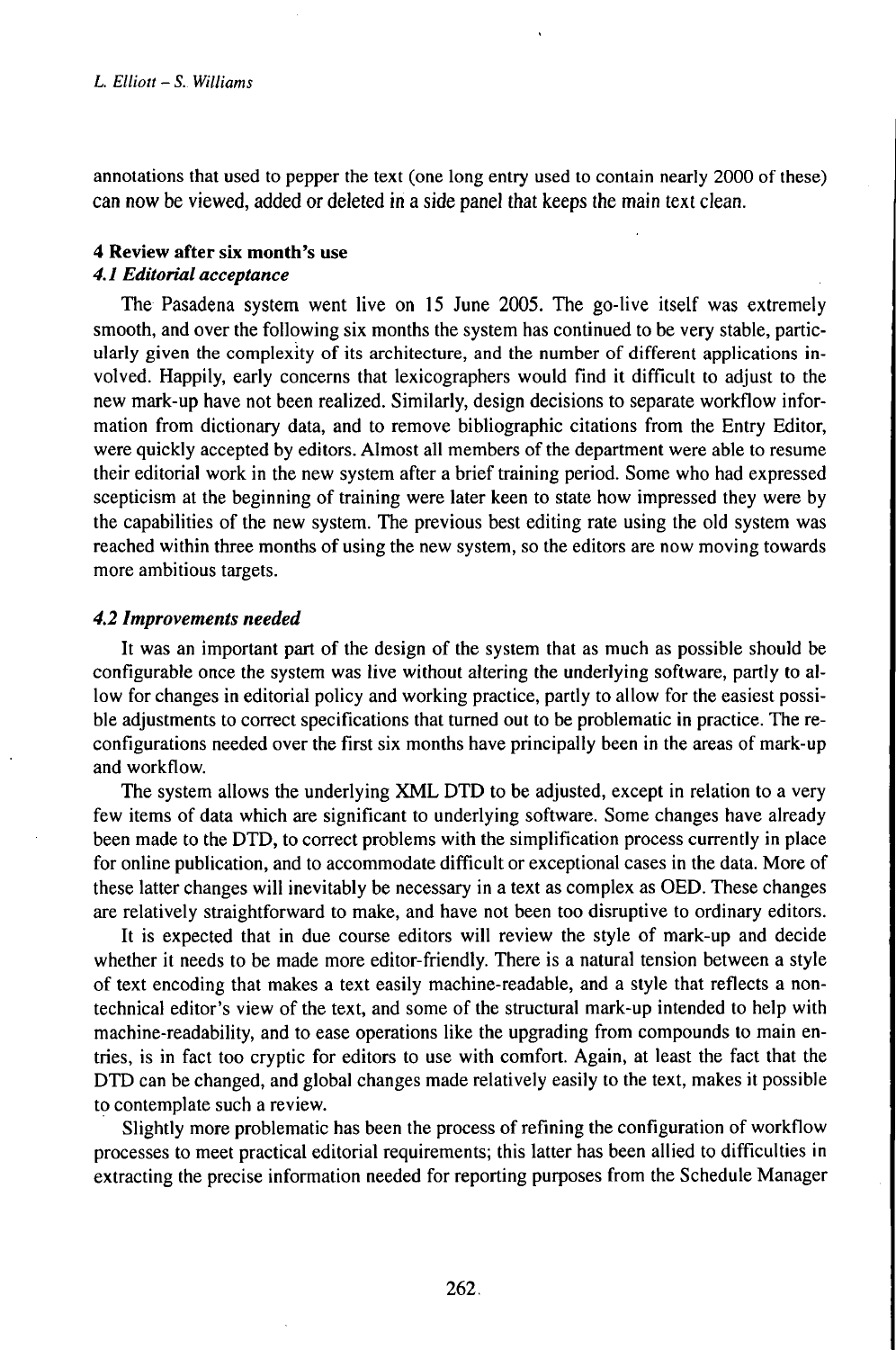interface. As far as the latter is concerned, it has been agreed that an enhancement is needed to the scheduling and reporting tool, to allow managers to create bespoke reports. This is likely to use extant software, integrated into the Pasadena interface; it is a relatively small system modification which will be of immense benefit to editors. Alterations to the processes are being planned, and to the configuration of the so-called "characteristics" which identify sub-units of an entry to be counted in workflow; the need for these system features, and the form they need to take, are becoming clearer with increased experience of using the new system.

Despite all the configurability that is allowing Pasadena to be tuned while in use, there remains an area in which fundamental adjustments to the system are likely to be needed. The problem is with the handling of very large, or very extensively linked, units of data. At present very large entries are difficult to edit and very slow to save in the Entry Editor.

A comparable problem is the difficulty of editing bibliographical citations (i.e. references) to which a large number of quotations are attached. This latter impedes the bibliographers' efforts to normalize the data, which was one of the major anticipated benefits of Pasadena. It is therefore a very high priority in the re-engineering of the system. Unlike the configuration changes mentioned above, these are problems to which the solutions are not obvious, nor pre-empted by the system design.

This is the area in which the unusual structure and size of the Oxford English Dictionary has posed the greatest difficulty to the developers, despite their careful assessment of the technical risks and consultation with experts; such challenges are likely to remain, at least to some extent, for the lifetime of the system.

## *4.3 Benefits realised already*

Sometimes, at the start of using a system planned to last for a number of years, the need for further improvements weighs more heavily on the users than the benefits immediately won. Fortunately for Pasadena, there have been a number of straightforward successes. The two main areas to have benefited conspicuously already from the new system are library work, and the practical business of editing. The automation of the administration of library work has been highly successful. In the first week after go-live, one research administrator was reporting that her workload was 15% of what it had been. For editors, although aspects of the system remain characterized as 'clunky', it is clear that the anticipated improvements to the experience of editing have been realized to a very considerable extent. Sections of text, such as sense units, are much easier to manipulate in the new system, and this has clearly been of value, as has the related automatic renumbering function. The ability to validate content within the entry itself, rather than from error reports, has been a notable step forward. And the visibility of what has happened to an entry, which is provided by the detailed work tracking information, is also of great value.

## **5 Conclusion**

Earlier directors of the OED had wisely hoped to be able to invest in the evolution of a new editorial system over a number of years. Instead, the system eventually had to be re-